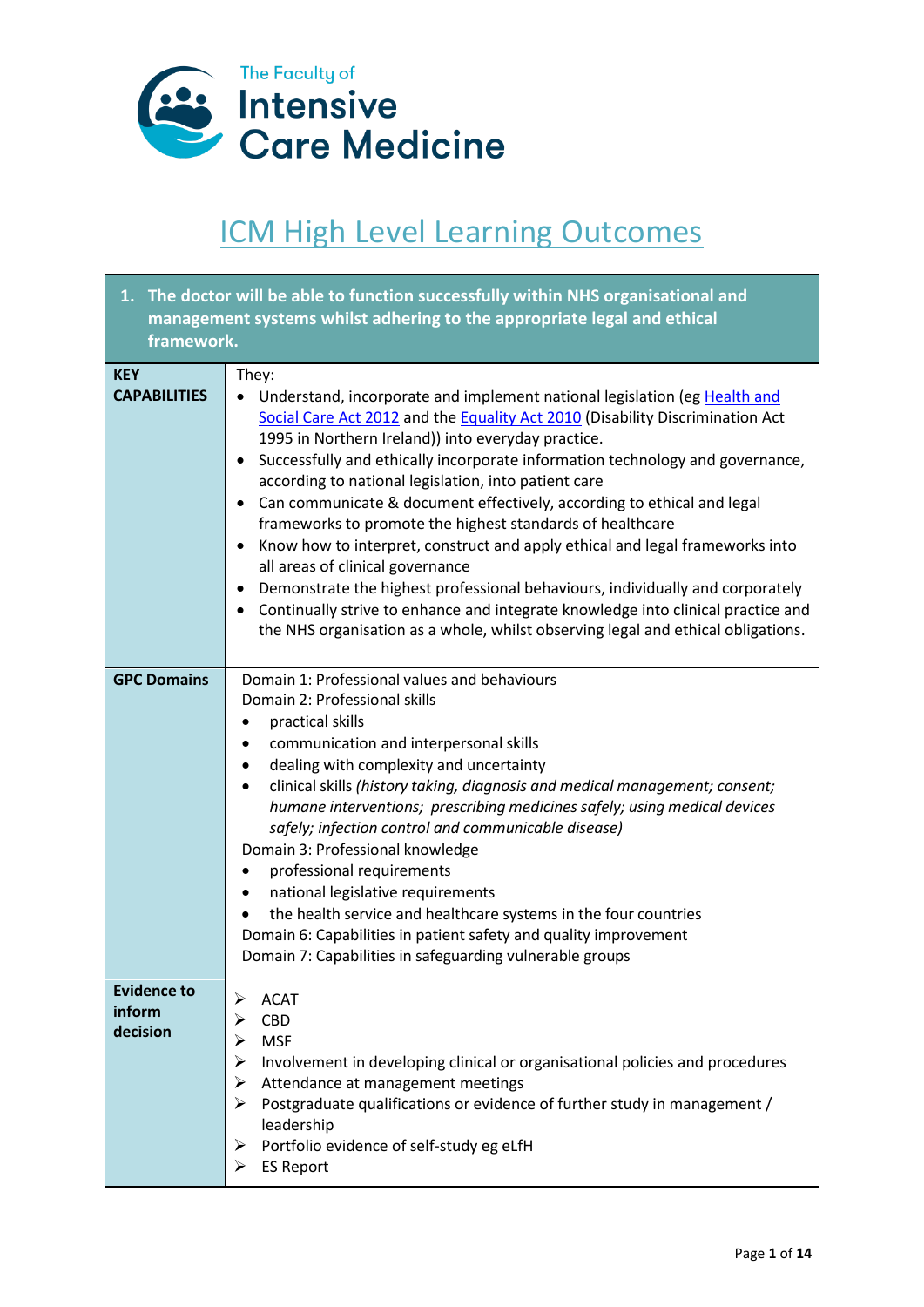| improvement, whilst practising within established legal and ethical frameworks. |                                                                                                                                                                                                                                                                                                                                                                                                                                                                                                                                                                                                                                                                                                                                                                                                                                                                                                         |  |
|---------------------------------------------------------------------------------|---------------------------------------------------------------------------------------------------------------------------------------------------------------------------------------------------------------------------------------------------------------------------------------------------------------------------------------------------------------------------------------------------------------------------------------------------------------------------------------------------------------------------------------------------------------------------------------------------------------------------------------------------------------------------------------------------------------------------------------------------------------------------------------------------------------------------------------------------------------------------------------------------------|--|
| <b>KEY</b><br><b>CAPABILITIES</b>                                               | They will:<br>Adhere to national legislation and guidelines relating to safeguarding children                                                                                                                                                                                                                                                                                                                                                                                                                                                                                                                                                                                                                                                                                                                                                                                                           |  |
|                                                                                 | and other vulnerable groups of patients, such as those with protected<br>characteristics<br>Contribute towards quality improvement, communicate effectively and share<br>٠<br>good practice<br>Optimise care of critically unwell patients by the critical appraisal of recent<br>$\bullet$<br>medical literature and the application of evidence-based guidelines<br>Demonstrate a commitment to learn from critical incidents and adverse events<br>$\bullet$<br>as well as sharing the learning points from these experiences Communicate<br>effectively with patients, their families and professional colleagues whilst<br>recognising and effectively managing any barriers to effective communication<br>Ensure patient safety is the key priority at all times in their clinical practice<br>٠<br>both within the intensive care unit and in the wider clinical environment of the<br>hospital. |  |
| <b>GPC Domains</b>                                                              | Domain 1: Professional values and behaviours<br>Domain 2: Professional skills<br>practical skills<br>٠<br>• communication and interpersonal skills<br>• dealing with complexity and uncertainty<br>• clinical skills (history taking, diagnosis and medical management; consent;<br>humane interventions; prescribing medicines safely; using medical devices safely;<br>infection control and communicable disease)<br>Domain 4: Capabilities in health promotion and illness prevention<br>Domain 6: Capabilities in patient safety and quality improvement<br>Domain 7: Capabilities in safeguarding vulnerable groups<br>Domain 9: Capabilities in research and scholarship                                                                                                                                                                                                                         |  |
| <b>Evidence to</b><br>inform<br>decision                                        | ACAT<br><b>CBD</b><br>Mini-CEX<br><b>DOPS</b><br><b>MSF</b><br>Involvement in quality improvement<br>Portfolio evidence of self-study<br>➤<br><b>ES Report</b><br>⋗                                                                                                                                                                                                                                                                                                                                                                                                                                                                                                                                                                                                                                                                                                                                     |  |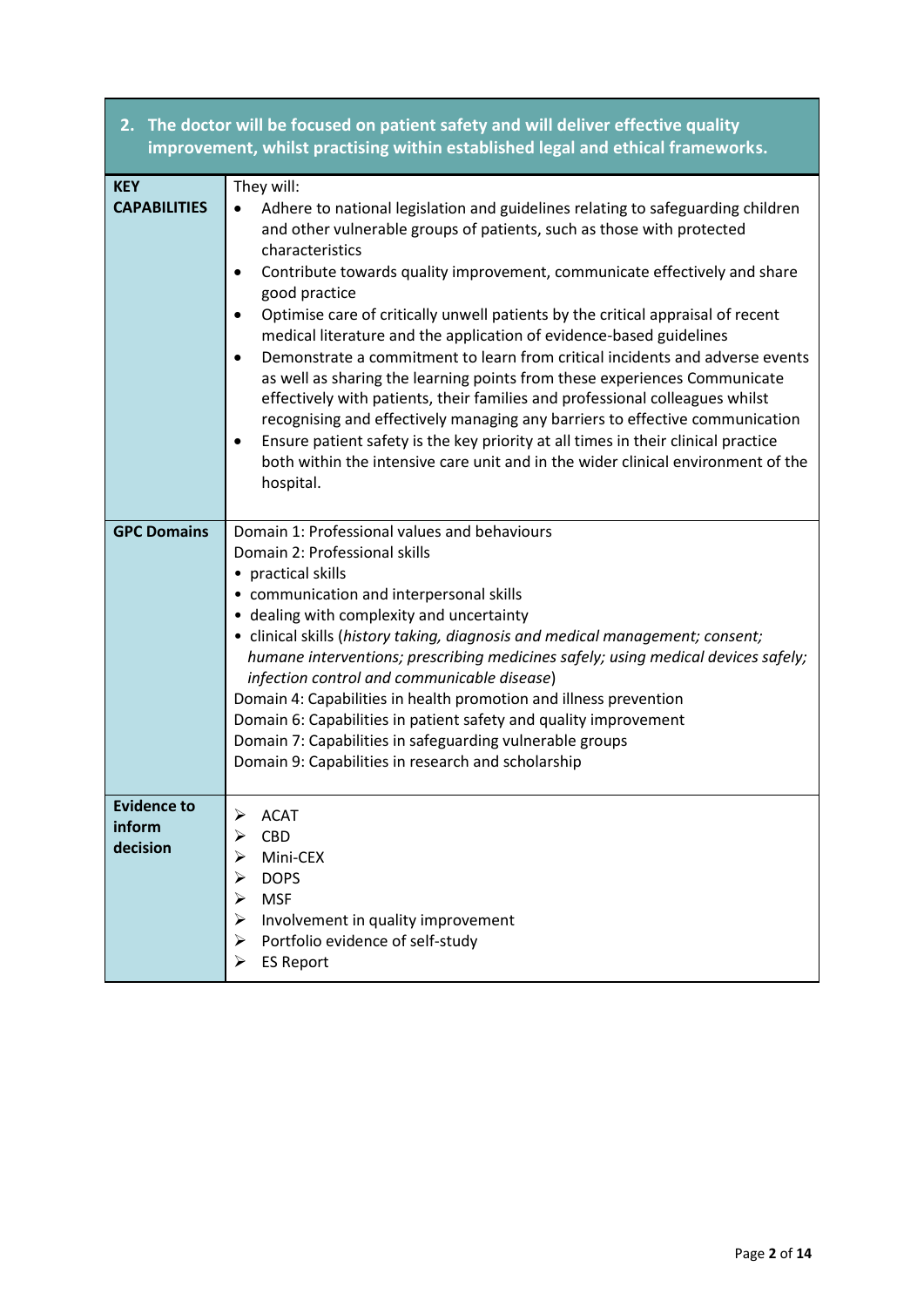| 3. An Intensive Care Medicine specialist will know how to undertake medical research<br>including the ethical considerations, methodology and how to manage and interpret<br>data appropriately. |                                                                                                                                                                                                                                                                                                                                                                                                                                                                                                                                                                                                                                                                                                                                                                                                                                                                                                                                                                                                                           |
|--------------------------------------------------------------------------------------------------------------------------------------------------------------------------------------------------|---------------------------------------------------------------------------------------------------------------------------------------------------------------------------------------------------------------------------------------------------------------------------------------------------------------------------------------------------------------------------------------------------------------------------------------------------------------------------------------------------------------------------------------------------------------------------------------------------------------------------------------------------------------------------------------------------------------------------------------------------------------------------------------------------------------------------------------------------------------------------------------------------------------------------------------------------------------------------------------------------------------------------|
| <b>KEY</b><br><b>CAPABILITIES</b>                                                                                                                                                                | To ensure this is the case they will:<br>Remain up to date in their reading of current research literature and best<br>$\bullet$<br>practice guidelines<br>Have an understanding of the processes and governance of clinical research,<br>$\bullet$<br>and will be able to communicate this to patients and their relatives where<br>appropriate<br>Be able to critically appraise clinical literature, and to apply this, when<br>$\bullet$<br>appropriate, to their clinical practice<br>Use their knowledge of the ethical principles of practising medicine, and the<br>$\bullet$<br>legal framework associated with this in modern healthcare to benefit their<br>patients<br>Have the ability to organise the collection and interpretation of data collected<br>$\bullet$<br>from their own intensive care unit and use this as a method of improving<br>clinical services locally<br>Apply information derived from population data to help inform individual<br>$\bullet$<br>treatment plans for their patients. |
| <b>GPC Domains</b>                                                                                                                                                                               | Domain 1: Professional values and behaviours<br>Domain 9: Capabilities in research and scholarship                                                                                                                                                                                                                                                                                                                                                                                                                                                                                                                                                                                                                                                                                                                                                                                                                                                                                                                        |
| <b>Evidence to</b><br>inform<br>decision                                                                                                                                                         | $\blacktriangleright$<br><b>ACAT</b><br><b>CBD</b><br>$\blacktriangleright$<br>Qualifications or evidence of further study involving undertaking research eg<br>➤<br><b>Good Clinical Practice</b><br>$\blacktriangleright$<br>Involvement in research studies within the department or further study eg<br>MSc/MD/PhD<br>Involvement in journal clubs or similar<br>➤<br>Portfolio evidence of self-study<br>$\blacktriangleright$<br>➤<br><b>ES Report</b>                                                                                                                                                                                                                                                                                                                                                                                                                                                                                                                                                              |

Г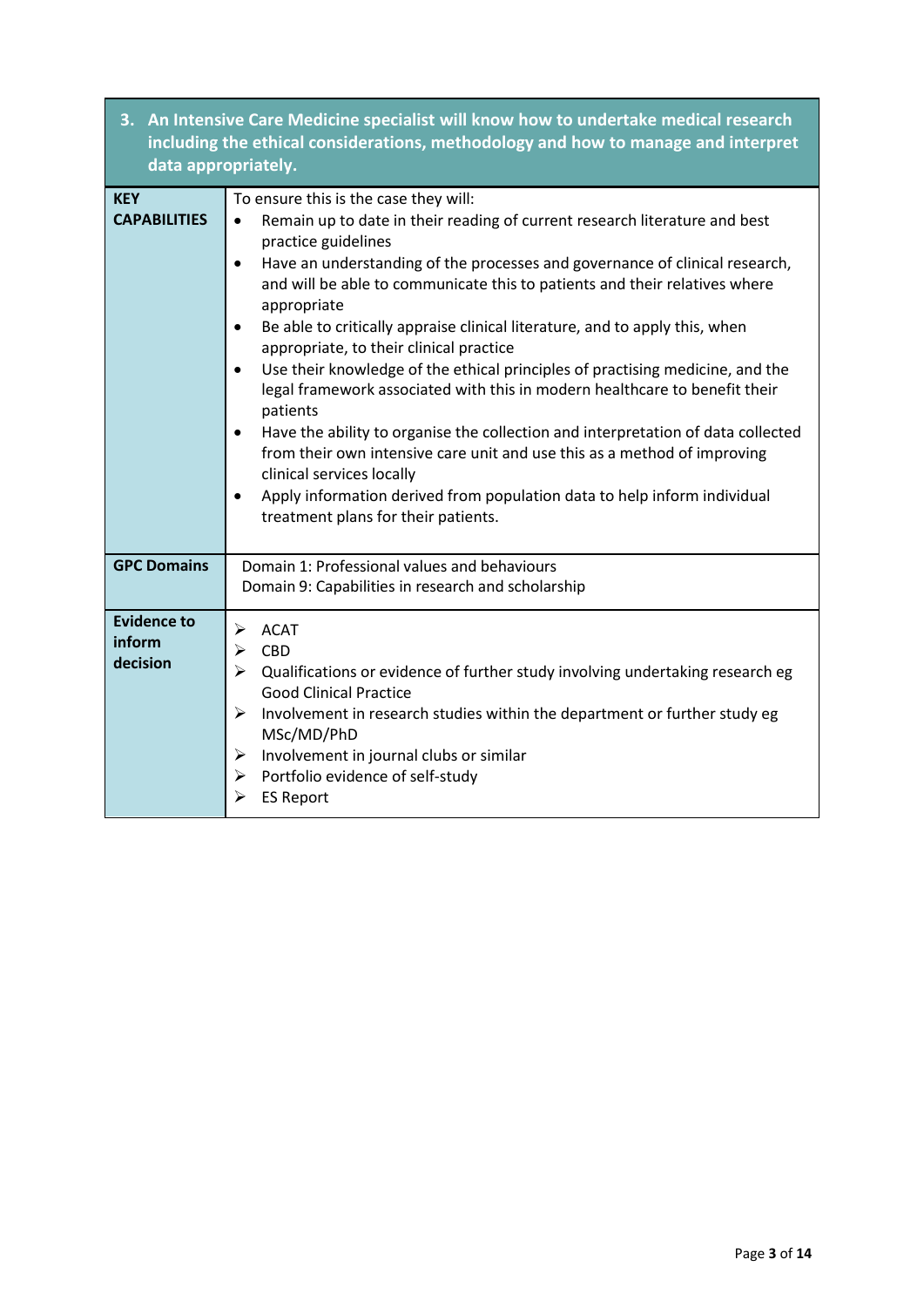| 4.                                       | To ensure development of the future medical workforce, a doctor working as a<br>specialist in Intensive Care Medicine will be an effective clinical teacher and will be<br>able to provide educational and clinical supervision.                                                                                                                                                                                                                                                                                                                                                                                                                                                                                                                                                                                                                                                                                                                                                                                                                                                                 |
|------------------------------------------|--------------------------------------------------------------------------------------------------------------------------------------------------------------------------------------------------------------------------------------------------------------------------------------------------------------------------------------------------------------------------------------------------------------------------------------------------------------------------------------------------------------------------------------------------------------------------------------------------------------------------------------------------------------------------------------------------------------------------------------------------------------------------------------------------------------------------------------------------------------------------------------------------------------------------------------------------------------------------------------------------------------------------------------------------------------------------------------------------|
| <b>KEY</b><br><b>CAPABILITIES</b>        | They will:<br>Deliver effective teaching and training to medical students, doctors in training,<br>colleagues and members of the wider multidisciplinary team. This will include<br>understanding the teaching, assessment and feedback needs of learners from<br>all groups with protected characteristics and being able to adapt teaching and<br>provide supportive techniques to ensure successful and equitable learning<br>outcomes.<br>Competently assess the performance of learners objectively and deliver timely<br>٠<br>and constructive feedback on learning activities in accordance with current<br>educational standards and best practice<br>Meet any regulatory requirements of a trainer and will keep these current as<br>$\bullet$<br>well as participating in quality assurance processes to ensure excellent<br>undergraduate and postgraduate training<br>Endeavour to ensure patient involvement and feedback is integral to the<br>٠<br>delivery of education to doctors in their individual roles as well as their role as<br>a member of the multidisciplinary team. |
| <b>GPC Domains</b>                       | Domain 1: Professional values and behaviours<br>Domain 8: Capabilities in education and training                                                                                                                                                                                                                                                                                                                                                                                                                                                                                                                                                                                                                                                                                                                                                                                                                                                                                                                                                                                                 |
| <b>Evidence to</b><br>inform<br>decision | <b>ACAT</b><br>➤<br><b>MSF</b><br>$\blacktriangleright$<br>Portfolio evidence of feedback and learning from teaching delivered<br>≻<br>$\blacktriangleright$<br>Postgraduate qualifications or evidence of further study in medical education<br>(eg PGCert)<br>➤<br><b>ES Report</b>                                                                                                                                                                                                                                                                                                                                                                                                                                                                                                                                                                                                                                                                                                                                                                                                            |

Г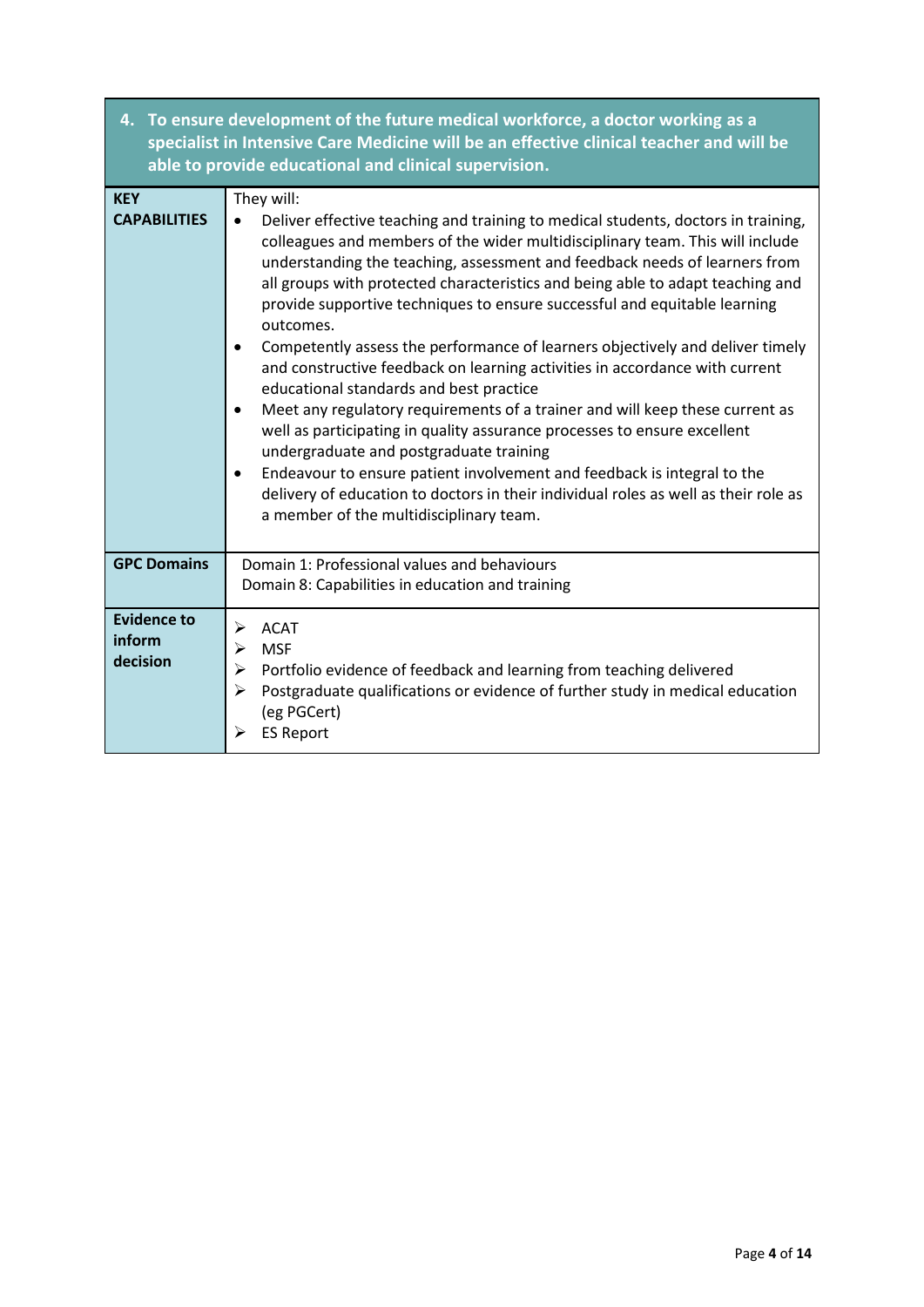| Doctors specialising in Intensive Care Medicine can identify, resuscitate and stabilise a<br>5.<br>critically ill patient, as well as undertake their safe intra-hospital or inter-hospital transfer to<br>an appropriately staffed and equipped facility. |                                                                                                                                                                                                                                                                                                                                                                                                                                                                                                                                                                                                                                                                                                                                                                                                                                                                                                                                                                                                                                                                                                                                                                                                                                                                                                                                                                                                                                                                                                                                                                                                                                                                                                                                                                                                                                                                                                                                                                                                                                                                                                                                                                                                                                                                                                                                                                    |
|------------------------------------------------------------------------------------------------------------------------------------------------------------------------------------------------------------------------------------------------------------|--------------------------------------------------------------------------------------------------------------------------------------------------------------------------------------------------------------------------------------------------------------------------------------------------------------------------------------------------------------------------------------------------------------------------------------------------------------------------------------------------------------------------------------------------------------------------------------------------------------------------------------------------------------------------------------------------------------------------------------------------------------------------------------------------------------------------------------------------------------------------------------------------------------------------------------------------------------------------------------------------------------------------------------------------------------------------------------------------------------------------------------------------------------------------------------------------------------------------------------------------------------------------------------------------------------------------------------------------------------------------------------------------------------------------------------------------------------------------------------------------------------------------------------------------------------------------------------------------------------------------------------------------------------------------------------------------------------------------------------------------------------------------------------------------------------------------------------------------------------------------------------------------------------------------------------------------------------------------------------------------------------------------------------------------------------------------------------------------------------------------------------------------------------------------------------------------------------------------------------------------------------------------------------------------------------------------------------------------------------------|
| <b>KEY</b><br><b>CAPABILITIES</b>                                                                                                                                                                                                                          | They will:<br>Identify an acutely ill patient or one at risk of significant deterioration by taking account<br>٠<br>of their medical history, clinical examination, vital signs and available investigations<br>Integrate clinical findings with timely and appropriate investigations to form a<br>$\bullet$<br>differential diagnosis and an initial treatment plan<br>Administer intravenous fluids and inotropic drugs as clinically indicated utilising central<br>$\bullet$<br>venous access where required and monitoring the effectiveness of these treatments<br>with invasive monitoring techniques<br>Stabilise and initiate an initial treatment plan for a critically ill acute surgical, acute<br>medical or peripartum patient including those with sepsis or post-trauma and institute<br>timely antimicrobial therapy<br>Provide definitive airway management and initiate and maintain advanced respiratory<br>$\bullet$<br>support<br>Undertake the transport of mechanically ventilated critically ill patients outside the<br>$\bullet$<br>Intensive Care Unit when required<br>Communicate effectively and in a timely manner, with fellow members of the multi-<br>disciplinary team including those from other specialties and make an accurate, legible<br>and contemporaneous entry in the patient's medical record<br>Where escalation of care is required, be able to arrange this and provide a succinct<br>٠<br>structured handover to clinical colleagues<br>Recognise when a patient has the potential to deteriorate or requires future treatment<br>$\bullet$<br>escalation and be able to provide explicit instructions regarding an ongoing treatment<br>plan and contact details should a further review be required<br>Have the ability to communicate with a patient's family, in terms they can understand,<br>$\bullet$<br>the patient's clinical condition, current and likely future treatment options and where<br>possible, an indicative prognosis in an empathetic and understanding manner<br>Be mindful at all times that whilst assessing and treating patients they must maintain<br>$\bullet$<br>optimum safety for their patients by recognising any limitations of their current clinical<br>environment, the available equipment and personnel and employing best practice<br>guidelines where these exist. |
| <b>GPC Domains</b>                                                                                                                                                                                                                                         | Domain 2: Professional skills<br>practical skills<br>$\bullet$<br>communication and interpersonal skills<br>$\bullet$<br>dealing with complexity and uncertainty<br>$\bullet$<br>clinical skills (history taking, diagnosis and medical management; consent; humane<br>$\bullet$<br>interventions; prescribing medicines safely; using medical devices safely; infection<br>control and communicable disease)<br>Domain 5: Capabilities in leadership and teamworking<br>Domain 6: Capabilities in patient safety and quality improvement                                                                                                                                                                                                                                                                                                                                                                                                                                                                                                                                                                                                                                                                                                                                                                                                                                                                                                                                                                                                                                                                                                                                                                                                                                                                                                                                                                                                                                                                                                                                                                                                                                                                                                                                                                                                                          |
| <b>Evidence to</b><br>inform<br>decision                                                                                                                                                                                                                   | <b>ACAT</b><br>⋗<br>CBD<br>⋗<br>Mini-CEX<br>⋗<br><b>DOPS</b><br>➤<br>Portfolio evidence of logbook of procedures<br>⋗<br>Attendance at transfer courses<br>➤<br><b>FFICM examinations</b><br>⋗<br><b>ES Report</b><br>➤<br>Simulation                                                                                                                                                                                                                                                                                                                                                                                                                                                                                                                                                                                                                                                                                                                                                                                                                                                                                                                                                                                                                                                                                                                                                                                                                                                                                                                                                                                                                                                                                                                                                                                                                                                                                                                                                                                                                                                                                                                                                                                                                                                                                                                              |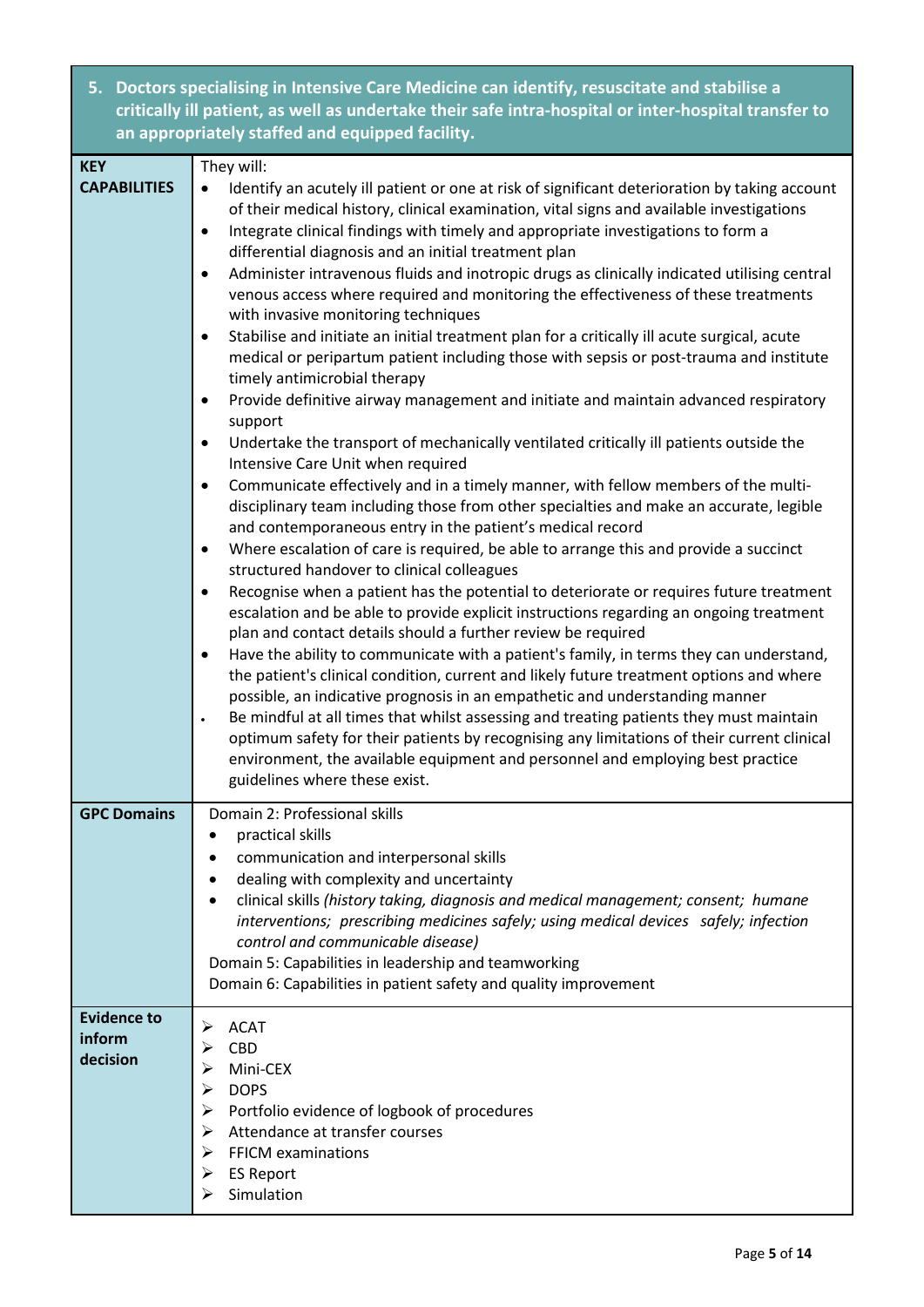**6. Intensive Care Medicine specialists will have the knowledge and skills to initiate, request and interpret appropriate investigations and advanced monitoring techniques, to aid the diagnosis and management of patients with organ systems failure. They will be able to provide and manage the subsequent advanced organ system support therapies. This will include both pharmacological and mechanical interventions.**

| <b>KEY</b><br><b>CAPABILITIES</b>        | This means they can:<br>Initiate, perform, interpret and integrate point-of-care testing, radiological and<br>$\bullet$<br>laboratory investigations with their patient's clinical findings<br>Integrate knowledge, skills and investigations to treat a patient who is deteriorating and<br>$\bullet$<br>institute or escalate organ support therapies<br>Perform invasive procedures to aid the diagnosis and management of a critically ill<br>$\bullet$<br>patient, and provide advanced organ-support therapies as well as monitor the<br>effectiveness of these therapies in improving the patient's overall condition<br>Use their knowledge, apply their skills, and interpret investigations and advanced<br>therapeutic monitoring data to manage critically ill patients, including safe prescribing<br>practices and advanced organ system support modalities, throughout the course of their<br>critical illness. |
|------------------------------------------|--------------------------------------------------------------------------------------------------------------------------------------------------------------------------------------------------------------------------------------------------------------------------------------------------------------------------------------------------------------------------------------------------------------------------------------------------------------------------------------------------------------------------------------------------------------------------------------------------------------------------------------------------------------------------------------------------------------------------------------------------------------------------------------------------------------------------------------------------------------------------------------------------------------------------------|
| <b>GPC Domains</b>                       | Domain 2: Professional skills<br>practical skills<br>$\bullet$<br>communication and interpersonal skills<br>$\bullet$<br>dealing with complexity and uncertainty<br>$\bullet$<br>clinical skills (history taking, diagnosis and medical management; consent; humane<br>$\bullet$<br>interventions; prescribing medicines safely; using medical devices safely; infection<br>control and communicable disease)<br>Domain 3: Professional knowledge<br>professional requirements<br>$\bullet$<br>national legislative requirements<br>the health service and healthcare systems in the four countries<br>$\bullet$                                                                                                                                                                                                                                                                                                               |
| <b>Evidence to</b><br>inform<br>decision | <b>ACAT</b><br>⋗<br><b>CBD</b><br>⋗<br>$\blacktriangleright$<br>Mini-CEX<br><b>DOPS</b><br>⋗<br>Formal intensive care ultrasound accreditation with demonstration of appropriate<br>➤<br>maintenance of skill<br>Portfolio evidence of self-study eg eLfH<br>➤<br><b>FFICM examinations</b><br>➤<br><b>ES Report</b><br>➤<br>Simulation<br>⋗                                                                                                                                                                                                                                                                                                                                                                                                                                                                                                                                                                                   |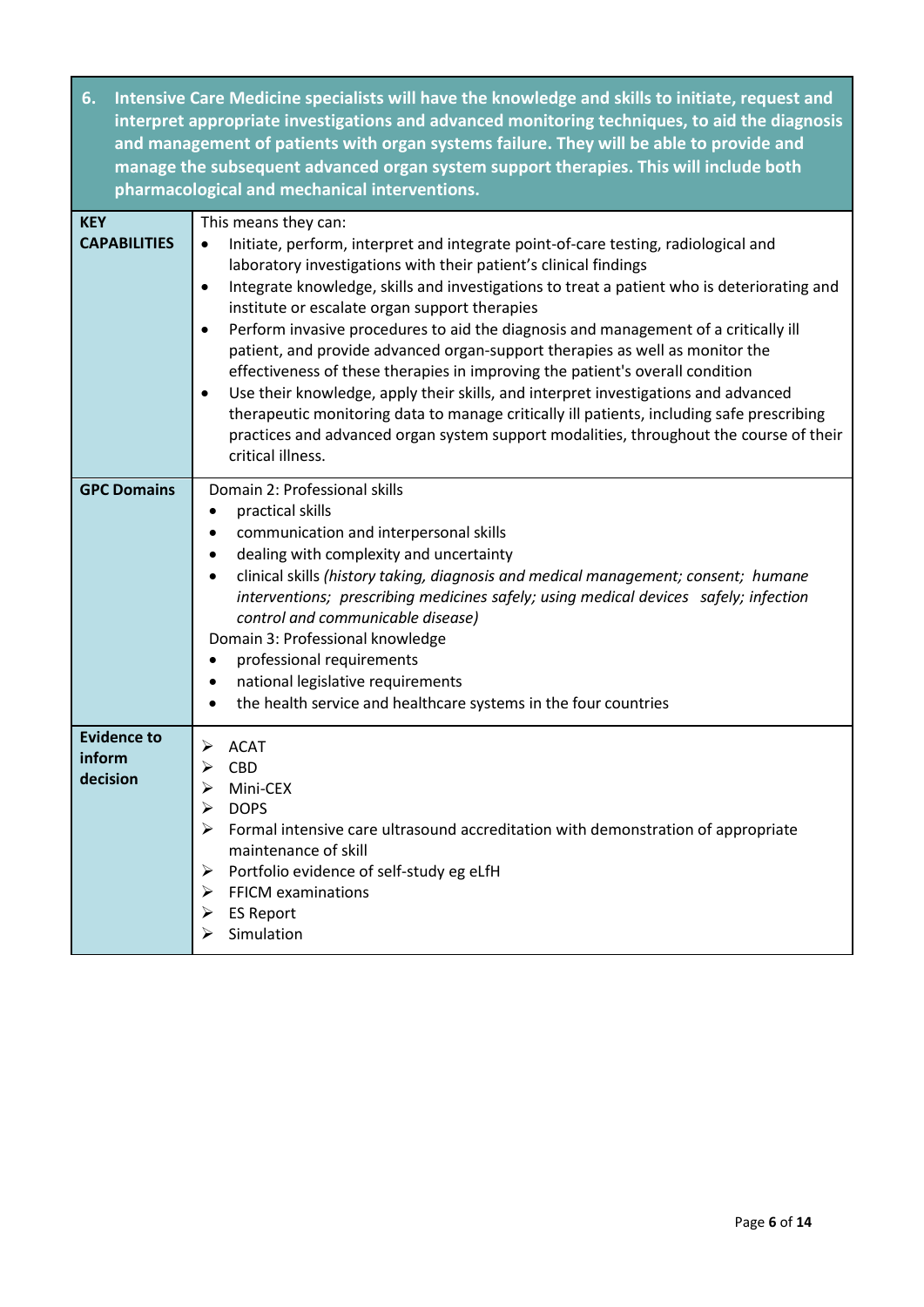**7. Specialists in Intensive Care Medicine can provide pre-operative resuscitation and optimisation of patients, deliver post-operative clinical care including optimising their physiological status, provide advanced organ system support and manage their pain relief.** 

| <b>KEY</b><br><b>CAPABILITIES</b>        | To achieve this, they will therefore:<br>Have the knowledge and understanding of the care of patients undergoing a<br>$\bullet$<br>wide range of operative procedures<br>Be expert in resuscitating and stabilising patients before and after a wide<br>$\bullet$<br>range of operative procedures including sold organ transplantation<br>Have an awareness of and be able to treat the common complications of a<br>$\bullet$<br>broad range of operative procedures including solid organ transplantation<br>Lead and contribute to the skill mix of a multidisciplinary team that will deliver<br>the perioperative management of patients undergoing surgical procedures. |
|------------------------------------------|--------------------------------------------------------------------------------------------------------------------------------------------------------------------------------------------------------------------------------------------------------------------------------------------------------------------------------------------------------------------------------------------------------------------------------------------------------------------------------------------------------------------------------------------------------------------------------------------------------------------------------------------------------------------------------|
| <b>GPC Domains</b>                       | Domain 1: Professional values and behaviours<br>Domain 2: Professional skills<br>practical skills<br>communication and interpersonal skills<br>dealing with complexity and uncertainty<br>$\bullet$<br>clinical skills (history taking, diagnosis and medical management; consent;<br>humane interventions; prescribing medicines safely; using medical devices<br>safely; infection control and communicable disease)<br>Domain 5: Capabilities in leadership and teamworking                                                                                                                                                                                                 |
| <b>Evidence to</b><br>inform<br>decision | <b>ACAT</b><br>⋗<br><b>CBD</b><br>⋗<br>Mini-CEX<br>⋗<br><b>DOPS</b><br>➤<br>Portfolio evidence of self-study eg e-LfH<br>➤<br><b>FFICM examinations</b><br>➤<br><b>ES Report</b><br>➤<br>Simulation                                                                                                                                                                                                                                                                                                                                                                                                                                                                            |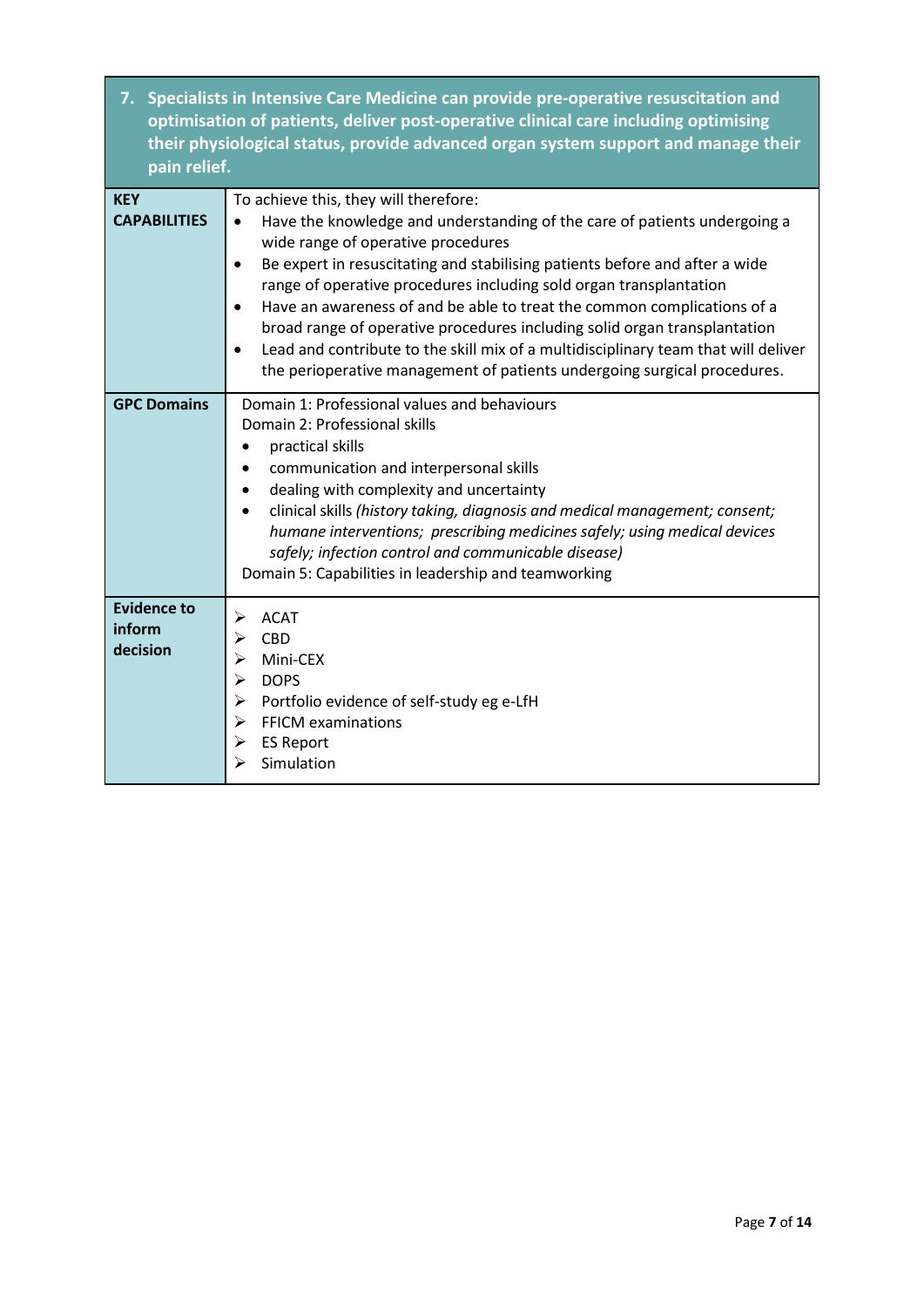|                                          | 8. Doctors specialising in Intensive Care Medicine will understand and manage the<br>physical and psychosocial consequences of critical illness for patients and their<br>families, including providing pain relief, treating delirium and arranging ongoing care<br>and rehabilitation. They will also manage the withholding or withdrawal of life-<br>sustaining treatment, discussing end of life care with patients and their families and<br>facilitating organ donation where appropriate.                                                                                                                                                                                                                                                                                                                                                                                                                                                                                                                                                                                                                                                                                                                                                                                                                    |
|------------------------------------------|----------------------------------------------------------------------------------------------------------------------------------------------------------------------------------------------------------------------------------------------------------------------------------------------------------------------------------------------------------------------------------------------------------------------------------------------------------------------------------------------------------------------------------------------------------------------------------------------------------------------------------------------------------------------------------------------------------------------------------------------------------------------------------------------------------------------------------------------------------------------------------------------------------------------------------------------------------------------------------------------------------------------------------------------------------------------------------------------------------------------------------------------------------------------------------------------------------------------------------------------------------------------------------------------------------------------|
| <b>KEY</b><br><b>CAPABILITIES</b>        | In order to do this, they will be expert in:<br>Identifying and limiting the physical and psychosocial consequences of critical<br>illness for patients and families paying particular attention to the assessment,<br>prevention and treatment of pain and delirium<br>Communicating the continuing care requirements of patients at discharge<br>$\bullet$<br>from both ICU and hospital to healthcare professionals, patients and relatives.<br>This will include the patient's plan for ongoing care, medical follow up and<br>rehabilitation<br>Facilitating discussions focused on how to manage end of life care with<br>$\bullet$<br>patients and their families. The process of withholding or withdrawing life-<br>sustaining treatments and providing palliative care whilst maintaining respect<br>for cultural and religious beliefs will form an important element of this<br>Diagnosing death using neurological criteria and diagnosing death using<br>$\bullet$<br>circulatory criteria in time sensitive scenarios (eg donation after circulatory<br>death).<br>Identifying likely organ donors, working collaboratively with specialist nurses for<br>organ donation and facilitating the process of organ donation, including providing<br>appropriate physiological support to the organ donor. |
| <b>GPC Domains</b>                       | Domain 2: Professional skills<br>practical skills<br>communication and interpersonal skills<br>dealing with complexity and uncertainty<br>clinical skills (history taking, diagnosis and medical management; consent;<br>humane interventions; prescribing medicines safely; using medical devices<br>safely; infection control and communicable disease)<br>Domain 3: Professional knowledge<br>professional requirements<br>national legislative requirements<br>the health service and healthcare systems in the four countries<br>Domain 5: Capabilities in leadership and teamworking                                                                                                                                                                                                                                                                                                                                                                                                                                                                                                                                                                                                                                                                                                                           |
| <b>Evidence to</b><br>inform<br>decision | <b>ACAT</b><br>➤<br><b>CBD</b><br>⋗<br><b>DOPS</b><br>⋗<br>Mini-CEX<br>➤<br>Portfolio evidence of self-study eg e-LfH<br>➤<br><b>FFICM examinations</b><br>➤<br><b>ES Report</b><br>➤<br>Simulation                                                                                                                                                                                                                                                                                                                                                                                                                                                                                                                                                                                                                                                                                                                                                                                                                                                                                                                                                                                                                                                                                                                  |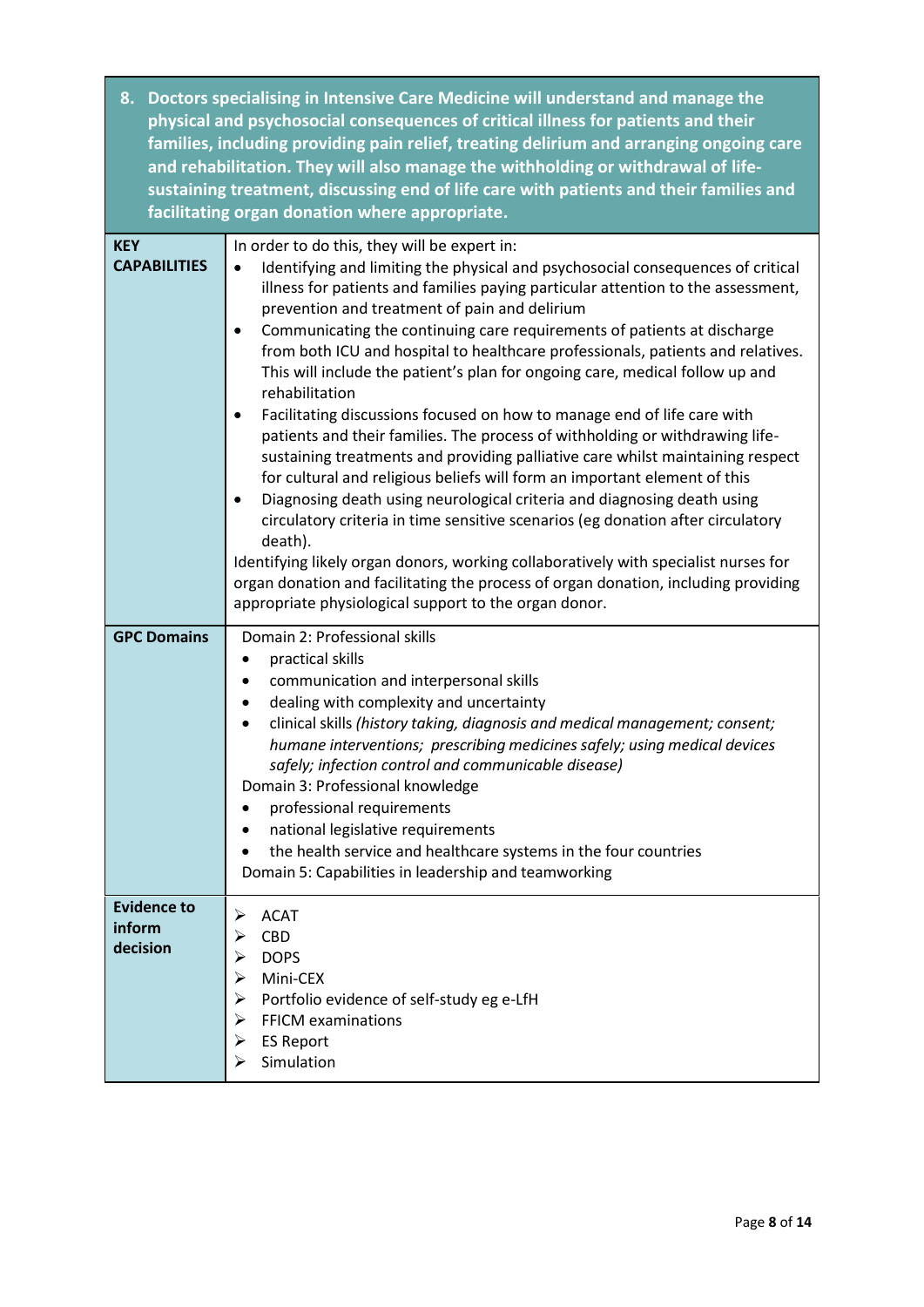|                                          | 9. Intensive Care Medicine specialists will have the skillset and competence to lead and<br>manage a critical care service, including the multidisciplinary clinical team and<br>providing contemporaneous care to a number of critically ill patients.                                                                                                                                                                                                                                                                                                                                                                                                                                                                                                                                                                                                                                                                                      |
|------------------------------------------|----------------------------------------------------------------------------------------------------------------------------------------------------------------------------------------------------------------------------------------------------------------------------------------------------------------------------------------------------------------------------------------------------------------------------------------------------------------------------------------------------------------------------------------------------------------------------------------------------------------------------------------------------------------------------------------------------------------------------------------------------------------------------------------------------------------------------------------------------------------------------------------------------------------------------------------------|
| <b>KEY</b><br><b>CAPABILITIES</b>        | They will do this by:<br>Providing support to colleagues and contributing to the management of<br>$\bullet$<br>acutely unwell patients outside of the critical care unit when requested to do<br><b>SO</b><br>Having the leadership and communication skills to head a culturally diverse<br>$\bullet$<br>multidisciplinary team providing care to an equally diverse range of patients on<br>the critical care unit<br>Involving patients and their relatives in as many treatment decisions as<br>$\bullet$<br>circumstances will allow whilst ensuring patients and relatives are kept abreast<br>of the current treatment plan and options<br>Actively participating in the development and application of systems and<br>٠<br>processes designed to improve the delivery of safe care for critically ill<br>patients.<br>Understanding and being able to describe the special requirements of a mass<br>$\bullet$<br>casualty incident. |
| <b>GPC Domains</b>                       | Domain 2: Professional skills<br>practical skills<br>$\bullet$<br>communication and interpersonal skills<br>٠<br>dealing with complexity and uncertainty<br>$\bullet$<br>clinical skills (history taking, diagnosis and medical management; consent;<br>$\bullet$<br>humane interventions; prescribing medicines safely; using medical devices<br>safely; infection control and communicable disease)<br>Domain 3: Professional knowledge<br>professional requirements<br>$\bullet$<br>national legislative requirements<br>$\bullet$<br>the health service and healthcare systems in the four countries<br>Domain 5: Capabilities in leadership and teamworking<br>Domain 7: Capabilities in safeguarding vulnerable groups                                                                                                                                                                                                                 |
| <b>Evidence to</b><br>inform<br>decision | <b>ACAT</b><br>CBD<br><b>MSF</b><br><b>FFICM examinations</b><br>➤<br>Postgraduate qualifications or evidence of further study involving leadership /<br>management<br><b>ES Report</b><br>➤<br>Simulation                                                                                                                                                                                                                                                                                                                                                                                                                                                                                                                                                                                                                                                                                                                                   |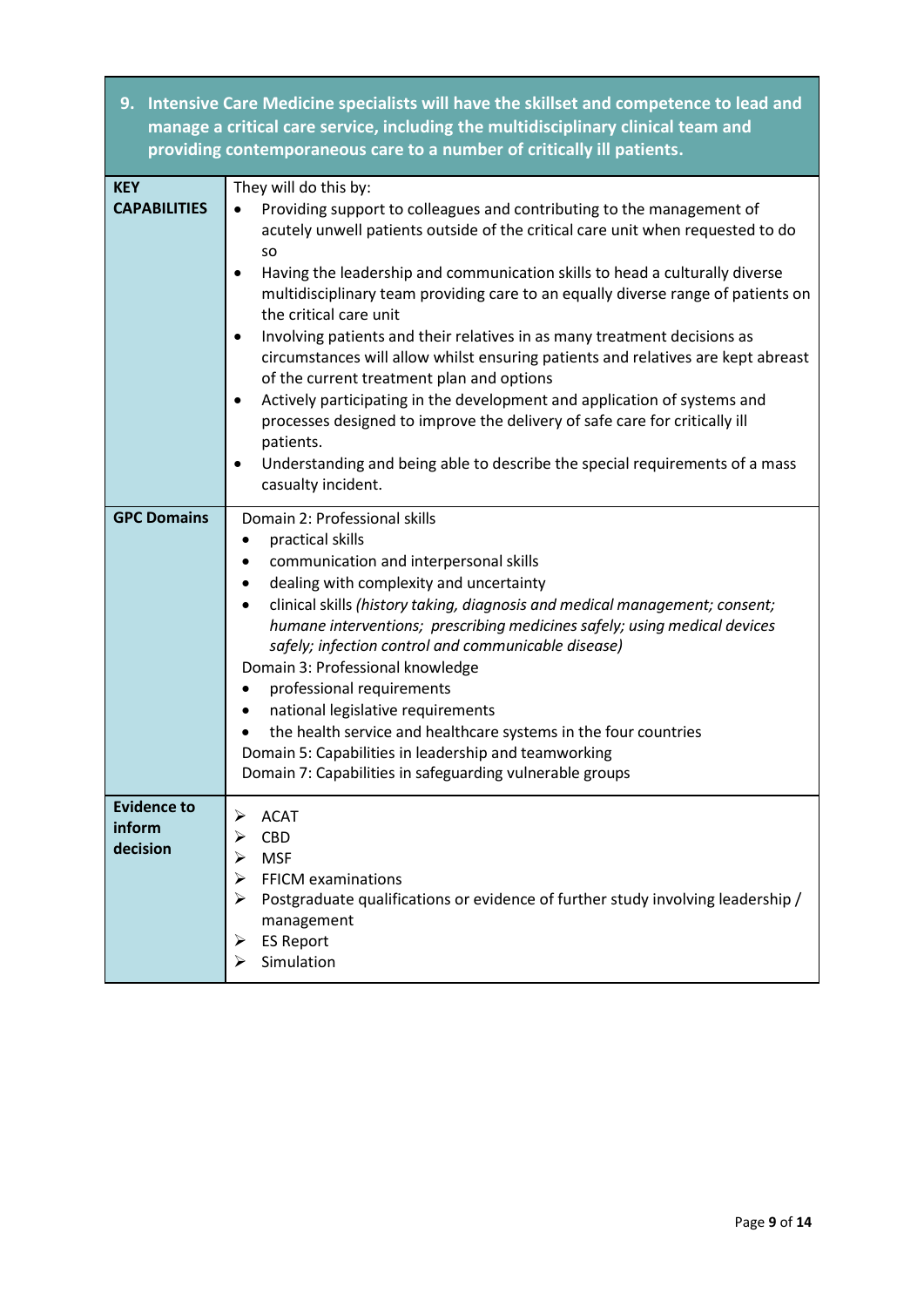|                                          | 10. Intensive Care Medicine specialists will have developed the necessary skills of<br>induction of anaesthesia, airway control, care of the unconscious patient and<br>understanding of surgery and its physiological impact on the patient.                                                                                                                                                                                                                                                                                                                                                                                                                                                                                                                                                                                                                                                                                                                                                                                                                                                                                                                                                                                                                                                                                                                                                                                                                                                                                                                                                                                                                                                                                                                                                                                                                                                                       |
|------------------------------------------|---------------------------------------------------------------------------------------------------------------------------------------------------------------------------------------------------------------------------------------------------------------------------------------------------------------------------------------------------------------------------------------------------------------------------------------------------------------------------------------------------------------------------------------------------------------------------------------------------------------------------------------------------------------------------------------------------------------------------------------------------------------------------------------------------------------------------------------------------------------------------------------------------------------------------------------------------------------------------------------------------------------------------------------------------------------------------------------------------------------------------------------------------------------------------------------------------------------------------------------------------------------------------------------------------------------------------------------------------------------------------------------------------------------------------------------------------------------------------------------------------------------------------------------------------------------------------------------------------------------------------------------------------------------------------------------------------------------------------------------------------------------------------------------------------------------------------------------------------------------------------------------------------------------------|
| <b>KEY</b><br><b>CAPABILITIES</b>        | They will be able to:<br>Conduct comprehensive pre-anaesthetic and pre-operative checks<br>Demonstrate knowledge of anatomy, physiology, biochemistry and<br>$\bullet$<br>pharmacology relevant to anaesthetic practice<br>Describe the functioning principles of standard equipment used within<br>$\bullet$<br>anaesthetic practice and understand the physical principles governing the<br>operation of such equipment and the clinical measurements derived from<br>them<br>Pre-operatively assess ASA 1-3 patients' suitability for anaesthesia, prescribe<br>suitable pre-medication and recognise when further investigation or<br>optimisation is required prior to commencing surgery and adequately<br>communicate this to the patient and their family<br>Safely induce anaesthesia in ASA 1-3 patients and recognise and deal with<br>$\bullet$<br>complications associated with the induction of anaesthesia<br>As a member of the multi-disciplinary theatre team, maintain anaesthesia for<br>$\bullet$<br>the relevant procedure, utilise appropriate monitoring and effectively<br>interpret the information it provides to ensure the safety of the anaesthetised<br>patient<br>Recognise anaesthetic critical incidents, understand their causes and how to<br>٠<br>manage them<br>Safely care for a patient recovering from anaesthesia and recognise and treat<br>٠<br>the common associated complications whilst providing appropriate post-<br>operative analgesia (including that via regional and neuraxial blockade), anti-<br>emesis and fluid therapies<br>Provide urgent or emergency anaesthesia to ASA 1E and 2E patients requiring<br>$\bullet$<br>non-complex emergency surgery<br>Identify patients with difficult airways, demonstrate management of the<br>٠<br>'cannot intubate cannot oxygenate' scenario in simulation, and be familiar<br>with difficult airway guidelines. |
| <b>GPC Domains</b>                       | Domain 2: Professional skills<br>practical skills<br>$\bullet$<br>communication and interpersonal skills<br>dealing with complexity and uncertainty<br>clinical skills (history taking, diagnosis and medical management; consent;<br>humane interventions; prescribing medicines safely; using medical devices<br>safely; infection control and communicable disease)<br>Domain 5: Capabilities in leadership and teamworking                                                                                                                                                                                                                                                                                                                                                                                                                                                                                                                                                                                                                                                                                                                                                                                                                                                                                                                                                                                                                                                                                                                                                                                                                                                                                                                                                                                                                                                                                      |
| <b>Evidence to</b><br>inform<br>decision | ➤<br><b>CBD</b><br>Mini-CEX<br>⋗<br><b>DOPS</b><br>➤<br><b>FFICM examinations</b><br>➤<br><b>ES Report</b><br>Simulation<br><b>MSF</b>                                                                                                                                                                                                                                                                                                                                                                                                                                                                                                                                                                                                                                                                                                                                                                                                                                                                                                                                                                                                                                                                                                                                                                                                                                                                                                                                                                                                                                                                                                                                                                                                                                                                                                                                                                              |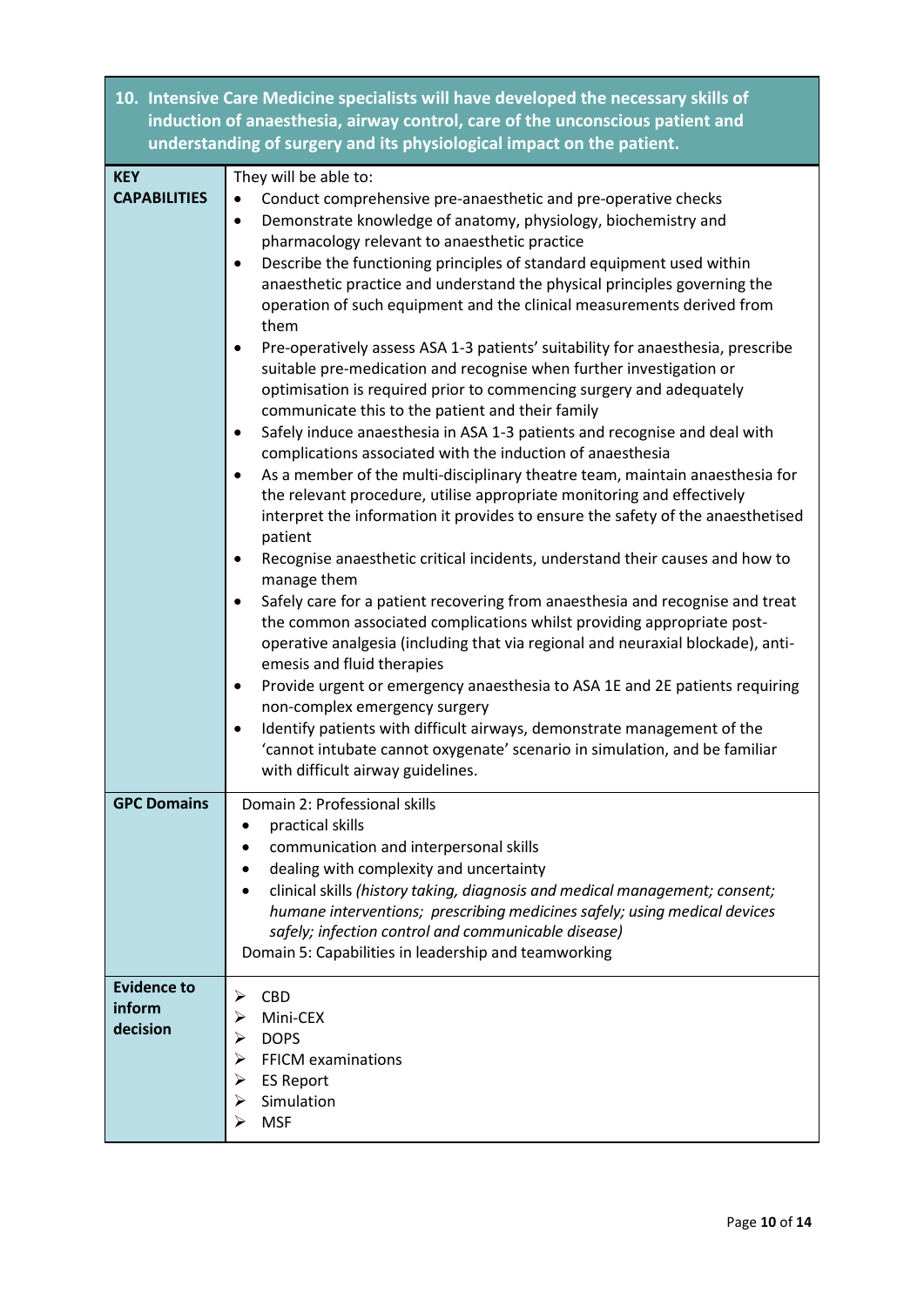|                                          | 11. In order to manage acutely ill patients outside the Intensive Care Unit, an Intensive<br>Care Medicine specialist will have the diagnostic, investigational and patient<br>management skills required to care for ward-based patients whose condition<br>commonly requires admission to the intensive care unit.                                                                                                                                                                                                                                                                                                                                                                                                                                                                                                                                                                                                    |
|------------------------------------------|-------------------------------------------------------------------------------------------------------------------------------------------------------------------------------------------------------------------------------------------------------------------------------------------------------------------------------------------------------------------------------------------------------------------------------------------------------------------------------------------------------------------------------------------------------------------------------------------------------------------------------------------------------------------------------------------------------------------------------------------------------------------------------------------------------------------------------------------------------------------------------------------------------------------------|
| <b>KEY</b><br><b>CAPABILITIES</b>        | They will:<br>Be able to manage an acute unselected take<br>٠<br>Manage an acute specialty-related take<br>$\bullet$<br>Be capable of providing continuity of care to medical in-patients, including<br>$\bullet$<br>management of comorbidities and cognitive impairment<br>Know how to manage patients in an outpatient clinic, ambulatory or<br>$\bullet$<br>community setting (including management of long-term conditions)<br>Have the ability to assess and treat medical problems in patients in other<br>$\bullet$<br>specialties and special cases<br>Make an active contribution to the functioning of a multi-disciplinary clinical<br>$\bullet$<br>team including effective discharge planning<br>Deliver effective resuscitation and manage an acutely deteriorating patient<br>$\bullet$<br>Care for patients who require end of life care as well as those who require<br>$\bullet$<br>palliative care. |
| <b>GPC Domains</b>                       | Domain 1: Professional values and behaviours<br>Domain 2: Professional skills<br>practical skills<br>communication and interpersonal skills<br>٠<br>dealing with complexity and uncertainty<br>$\bullet$<br>clinical skills (history taking, diagnosis and medical management; consent;<br>$\bullet$<br>humane interventions; prescribing medicines safely; using medical devices<br>safely; infection control and communicable disease)<br>Domain 5: Capabilities in leadership and teamworking                                                                                                                                                                                                                                                                                                                                                                                                                        |
| <b>Evidence to</b><br>inform<br>decision | <b>ACAT</b><br>➤<br><b>CBD</b><br>⋗<br>Mini-CEX<br>⋗<br>➤<br><b>DOPS</b><br>Portfolio evidence of self-study eg e-LfH<br>➤<br><b>FFICM examinations</b><br><b>ES Report</b><br><b>MSF</b><br>➤<br>Simulation                                                                                                                                                                                                                                                                                                                                                                                                                                                                                                                                                                                                                                                                                                            |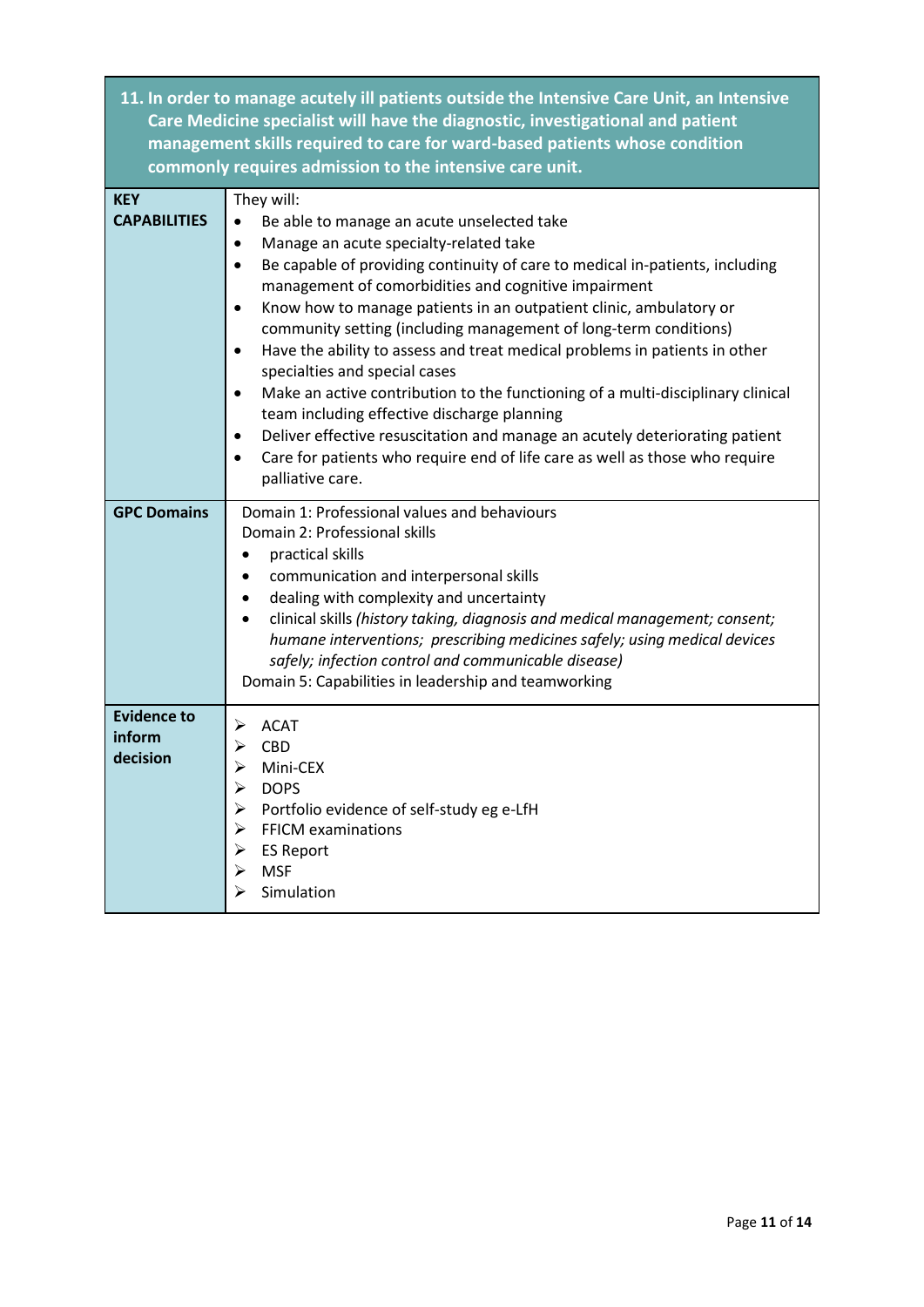|                     | 12. Doctors specialising in Intensive Care Medicine understand the special needs of, and<br>are competent to manage patients with neurological diseases, both medical and<br>those requiring surgery, which will include the management of raised intracranial<br>pressure, central nervous system infections and neuromuscular disorders. |
|---------------------|--------------------------------------------------------------------------------------------------------------------------------------------------------------------------------------------------------------------------------------------------------------------------------------------------------------------------------------------|
| <b>KEY</b>          | They will care for these patients by:                                                                                                                                                                                                                                                                                                      |
| <b>CAPABILITIES</b> | Understanding and assessing the perioperative risks associated with patient<br>comorbidities, emergency anaesthesia and surgery and the implications of<br>concomitant drug therapies in these patients                                                                                                                                    |
|                     | Being competent in the postoperative care of common acute and chronic<br>medical conditions commonly found in these patients                                                                                                                                                                                                               |
|                     | Being aware of the effects of major neurological surgery on these patients and<br>the associated immediate postoperative management of these patients<br>including the common complications and providing optimal analgesia                                                                                                                |
|                     | Knowing the factors which influence the intensity, levels of care and the<br>clinical environments where the necessary care can be safely delivered to<br>patients with neurological disease                                                                                                                                               |
|                     | Recognising and treating respiratory and cardiovascular dysfunction with their<br>associated complications commonly encountered in these patients                                                                                                                                                                                          |
|                     | Effectively assessing and managing other perioperative conditions and                                                                                                                                                                                                                                                                      |

|  |                       | complications encountered by pre- and post-operative neurosurgical and |  |  |  |  |
|--|-----------------------|------------------------------------------------------------------------|--|--|--|--|
|  | neurological patients |                                                                        |  |  |  |  |
|  |                       |                                                                        |  |  |  |  |

|  | Being able to competently assess a patient's neurological status and provide |
|--|------------------------------------------------------------------------------|
|  | appropriate support where necessary                                          |

| • Having a thorough understanding of the pathophysiology of raised intracranial |
|---------------------------------------------------------------------------------|
| pressure including the options for its operative and non-operative              |
| management                                                                      |

| Providing immediate treatment of perioperative emergencies in neurosurgical |
|-----------------------------------------------------------------------------|
| and neurological patients and knowing when to seek senior help and support. |

| <b>GPC Domains</b>                       | Domain 2: Professional skills<br>practical skills<br>communication and interpersonal skills<br>dealing with complexity and uncertainty<br>clinical skills (history taking, diagnosis and medical management; consent;<br>humane interventions; prescribing medicines safely; using medical devices<br>safely; infection control and communicable disease)<br>Domain 5: Capabilities in leadership and teamworking |
|------------------------------------------|-------------------------------------------------------------------------------------------------------------------------------------------------------------------------------------------------------------------------------------------------------------------------------------------------------------------------------------------------------------------------------------------------------------------|
| <b>Evidence to</b><br>inform<br>decision | <b>ACAT</b><br>⋗<br><b>CBD</b><br>Mini-CEX<br>⋗<br><b>DOPS</b><br>⋗<br>Portfolio evidence of self-study eg eLfH<br>➤<br><b>FFICM examinations</b><br>⋗<br><b>ES Report</b><br>⋗<br>Simulation<br>↘                                                                                                                                                                                                                |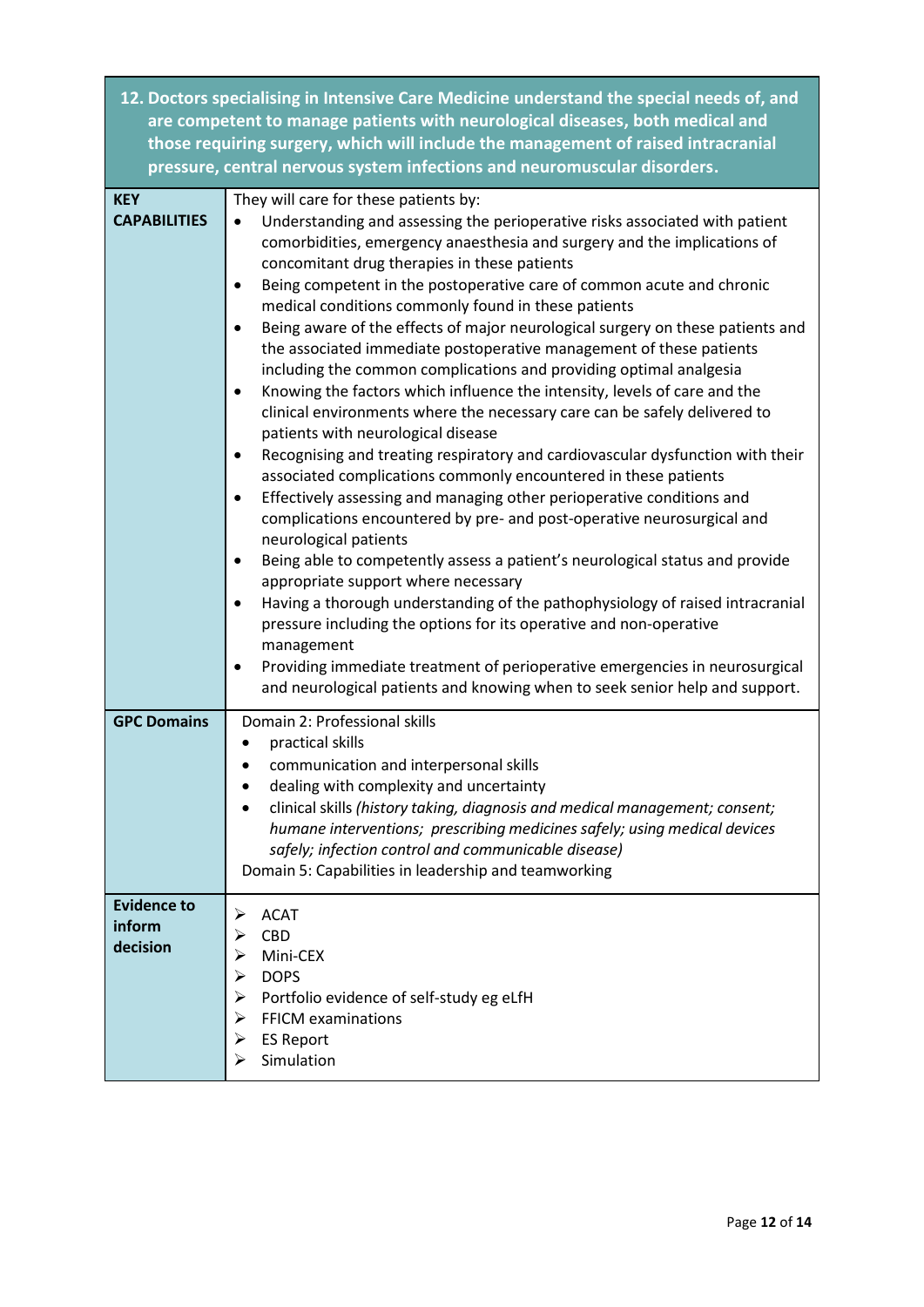**13. A specialist in adult Intensive Care Medicine is competent to recognise, provide initial stabilisation and manage common paediatric emergencies until expert advice or specialist assistance is available. They are familiar with legislation regarding safeguarding children in the context of Intensive Care Medicine practice.** 

| <b>KEY</b>                               | They:                                                                                                                                                                                                                                                                                                                                                                                                                                                                                                                                                                                                                                                                                                                                                                                                                                                                                                                                                                                                                           |
|------------------------------------------|---------------------------------------------------------------------------------------------------------------------------------------------------------------------------------------------------------------------------------------------------------------------------------------------------------------------------------------------------------------------------------------------------------------------------------------------------------------------------------------------------------------------------------------------------------------------------------------------------------------------------------------------------------------------------------------------------------------------------------------------------------------------------------------------------------------------------------------------------------------------------------------------------------------------------------------------------------------------------------------------------------------------------------|
| <b>CAPABILITIES</b>                      | Know and can effectively manage the major anatomical, physiological and<br>$\bullet$<br>psychological differences between adult and paediatric patients<br>Appreciate the pathophysiology of common paediatric emergencies, recognise<br>$\bullet$<br>their presentation and can provide initial management until expert help or<br>specialist assistance is available<br>Are able to provide emergency and continuing cardiovascular support to a<br>child until expert help or specialist assistance is available<br>Are capable of resuscitating a child, know when to seek specialist help and<br>support via their local paediatric retrieval team whose processes they are<br>familiar with<br>Are competent to provide elective and emergency airway management and<br>$\bullet$<br>mechanical ventilation to a child including induction of anaesthesia for<br>intubation<br>Practise in accordance with national legislation and guidelines relating to<br>٠<br>safeguarding children in the context of critical care. |
| <b>GPC Domains</b>                       | Domain 2: Professional skills<br>practical skills<br>communication and interpersonal skills<br>dealing with complexity and uncertainty<br>$\bullet$<br>clinical skills (history taking, diagnosis and medical management; consent;<br>$\bullet$<br>humane interventions; prescribing medicines safely; using medical devices<br>safely; infection control and communicable disease)<br>Domain 5: Capabilities in leadership and teamworking<br>Domain 7: Capabilities in safeguarding vulnerable groups                                                                                                                                                                                                                                                                                                                                                                                                                                                                                                                         |
| <b>Evidence to</b><br>inform<br>decision | <b>ACAT</b><br>➤<br><b>CBD</b><br>➤<br>Mini-CEX<br>$\blacktriangleright$<br><b>DOPS</b><br>➤<br>Portfolio evidence of self-study eg eLfH<br>$\blacktriangleright$<br>Attendance at relevant courses eg APLS<br>➤<br>Attendance at relevant child safeguarding courses<br>➤<br><b>FFICM examinations</b><br>➤<br><b>ES Report</b><br>➤<br>Simulation                                                                                                                                                                                                                                                                                                                                                                                                                                                                                                                                                                                                                                                                             |